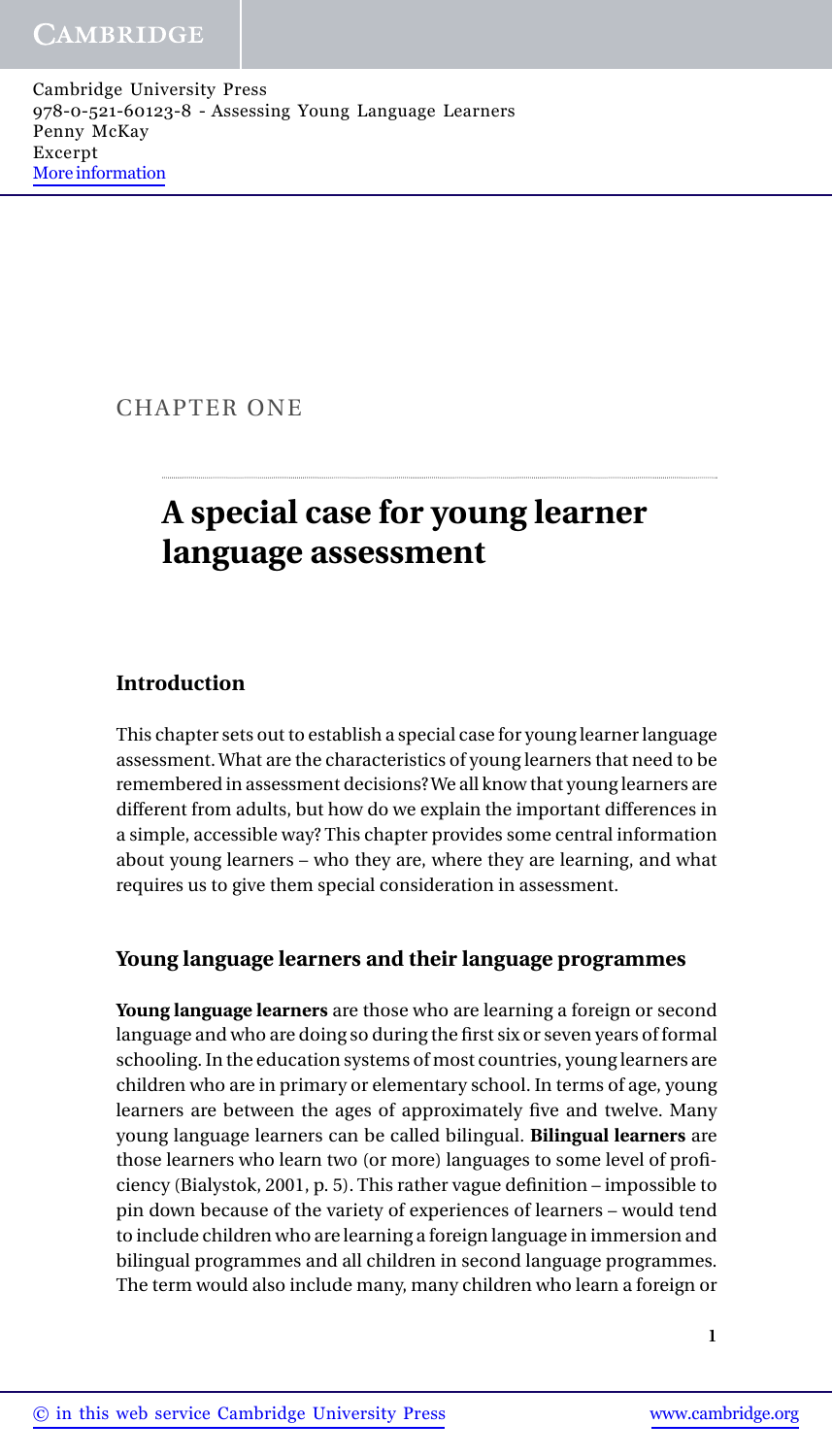second language as they interact with speakers of other languages and dialects outside formal language programmes.

Young language learners may be **foreign language learners**, learning a language in a situation where the language is seldom heard outside the classroom. They may be learning languages like Vietnamese, Spanish or Chinese in Germany or the United States or they may be learning English as a foreign language (EFL) in countries like Turkey, Malaysia or Spain. Other young learners may be **second language learners**. Second language learners are usually members of a minority language group in a country where the majority of their peers have spoken the language from birth. Second language learners do not need to speak both languages fully to be bilingual, especially in a second language situation. These learners learn the majority language as their second language. For example, they may be learning Japanese as a second language in Japan, where large numbers of Japanese have returned in recent years with their non-Japanese-speaking children; or Cantonese as second language learners in Hong Kong where numbers of Mandarin-speaking children have been granted residency. They may be learning **English as a Second Language**, also referred to as English as an Additional Language (referred to in this book as ESL) in Britain, Australia, Canada or the United States. They may have been born in the country and have spoken only their home language before school or they may have immigrated because of family decisions to migrate or because of traumatic events in their home country. For young second language learners, the language they are learning is usually the main language of communication in their classroom, school and community. They are spending every moment of the week engaged in learning the language and at the same time learning through the language; for these students the language is a vital and pervasive foundation to their life at school.

Young language learners around the world share many common characteristics and they learn in programmes that share many common beliefs and practices concerning the environment that young learners need in order to learn. Language programmes for young learners vary in their purposes and intended outcomes, their duration and their intensity.

#### **Foreign language programmes**

A range of different programme types exist around the world for young language learners. Some foreign language programmes are **language**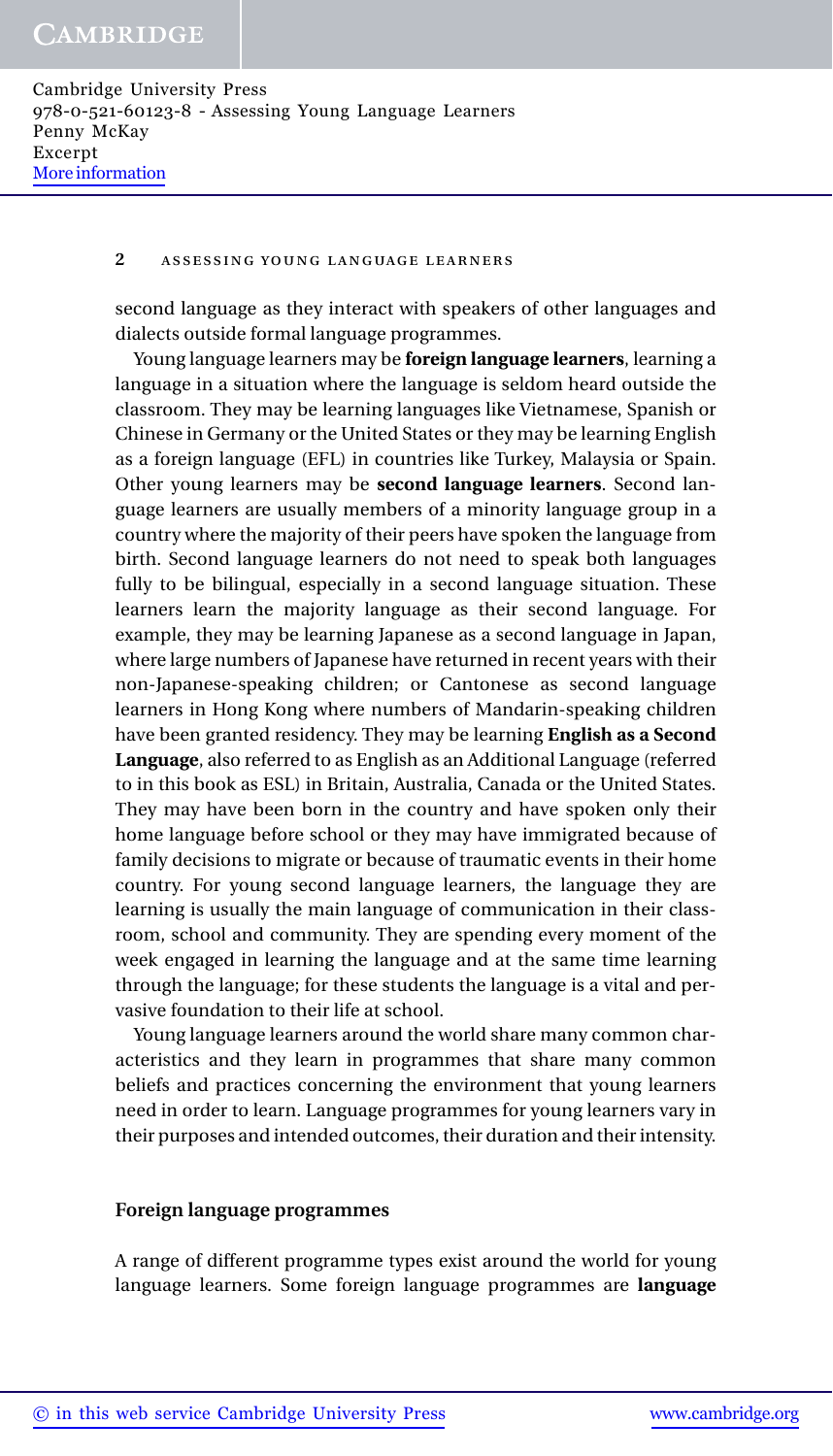#### *A special case for young language learners* **3**

**awareness programmes** or**introductory programmes**, designed to raise children's interest in the language and to show that language learning can be enjoyable, but without the aim of achieving set language learning goals by the end of the course. Such language programmes for young learners often have a very small number of contact hours per week, perhaps only 20 minutes per week. However, regular **scheduled foreign language classes** are the most common type of foreign language programme in elementary schools. The contact hours for scheduled language classes for young learners are generally longer than introductory programmes, up to two hours per week or more. These classes are often taught by a foreign language teacher who moves from class to class, taking over the class from the classroom teacher for the lesson period. In some programmes classroom teachers are encouraged to work with the foreign language teacher to incorporate the language into children's content learning in other subject areas like social studies and science. **Partial immersion** and **total immersion programmes** are examples of foreign language programmes that are designed to ensure greater language learning gains. In partial immersion programmes, children study their curriculum subjects through the target language for part of a day or week and in total immersion programmes they learn through the target language for every day of the week and every week of the year. Immersion programmes are sometimes called **bilingual programmes**.

The learning outcomes expected in foreign language programmes for young learners depend on a number of factors, including the starting age, the amount of contact time and other factors, such as the appropriateness of the curriculum, the language *proficiency* and *teaching* skills of the teacher (**proficiency** is a general term denoting the degree of skill with which a person can use a language), and whether there are wider opportunities for the language to be encountered (e.g., in other subjects as part of everyday classroom learning or in communications with visitors or on the Internet). Generally, regular scheduled programmes for young learners focus on listening and speaking, especially in the first two years. Reading and simple writing may be introduced gradually, depending on the age of the children and whether the programme is an immersion programme. Children learning in immersion and bilingual programmes have opportunities to advance quickly and in more depth in their language ability because they have additional time to use the language, and expectations of what they are expected to do in the language are high.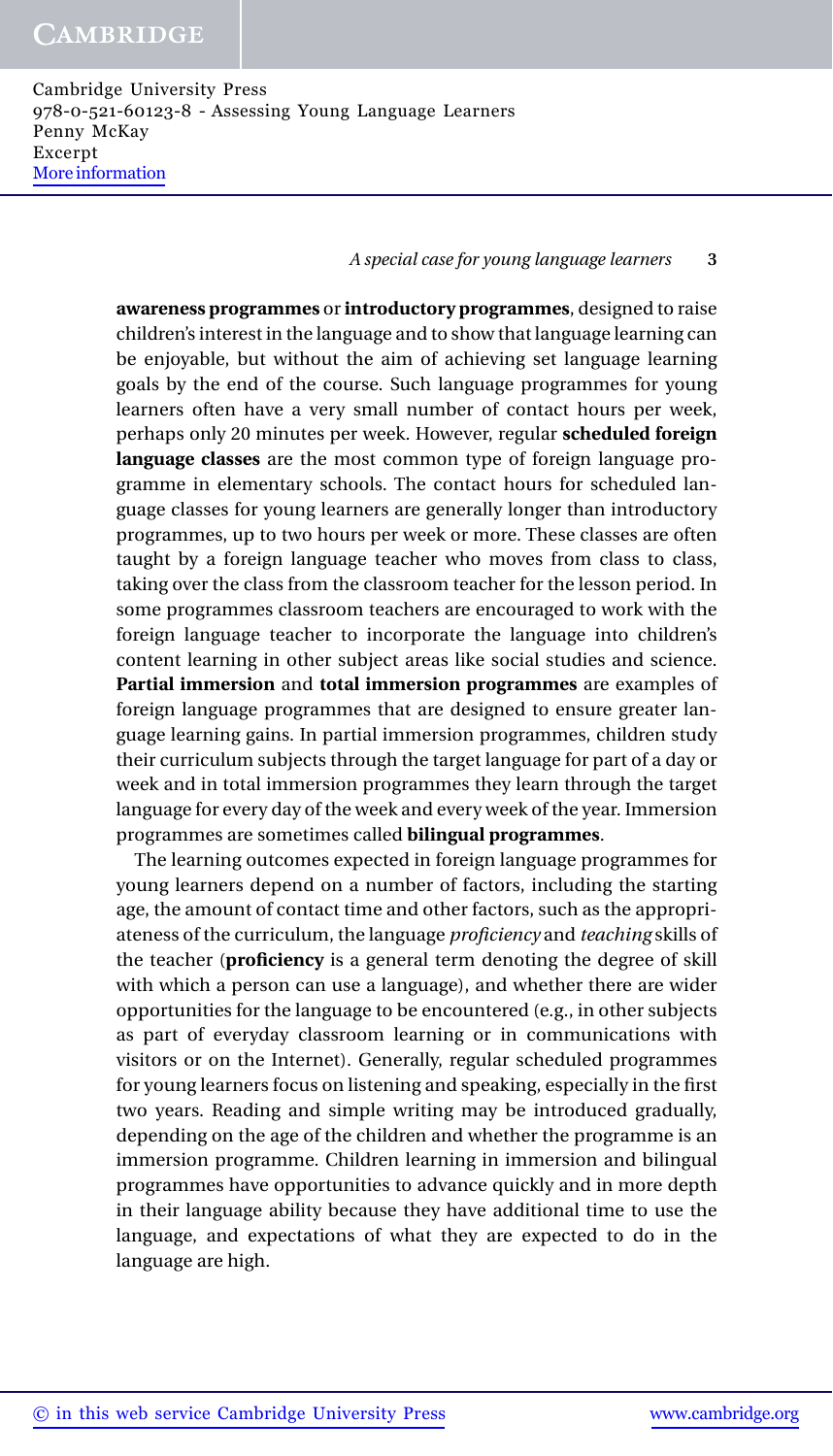### **Second language programmes**

Second language learners may be learning through **intensive language programmes**, sometimes called **sheltered programmes**, in which groups of second language learners are brought together, usually for a limited period of time when they first arrive in the country, to study the language together and to be introduced to the school curriculum. Many second language learners go directly into the **mainstream classroom**, that is, the regular classroom where they begin immediately to study the established curriculum alongside their majority language-speaking peers. Their **mainstream teacher** is an important person in young second language learners' school lives, as she or he will be their main language teacher and helper. Mainstream teachers possess varying degrees of knowledge about the language needs of second language learners. Some fortunate second language learners are given additional **language and learning support** by specialist teachers; for example ESL specialists in many English-speaking countries work with the mainstream teachers in various ways to provide language-based support to help ESL learners access the mainstream curriculum. **Bilingual programmes for second language learners** are those programmes that teach children in their first language or in both the first and the second language. The philosophy behind bilingual programmes is that children need to gain access to learning through their first language, often their stronger language, until they have developed the cognitive maturity and language ability that enables them to transfer this knowledge to the second language (Cummins, 1979). Second language learners are surrounded by the target language in their work and play at school and therefore have many more opportunities than foreign language learners to learn the language. But second language learners are expected to (and need to) make huge language learning gains almost immediately in the target language; they need the language to make friends and survive socially at school and they need the language to study the curriculum. Indeed they are often unrealistically expected to use language in the classroom as efficiently as their majority language-speaking peers who have been learning the language since birth.

This brief overview of language programmes for young learners illustrates that programmes differ in their purpose, their context, in the nature of their learners and the expectations of foreign and second language learning. In all these types of programmes, whether for foreign language or second language learners, teachers and assessors have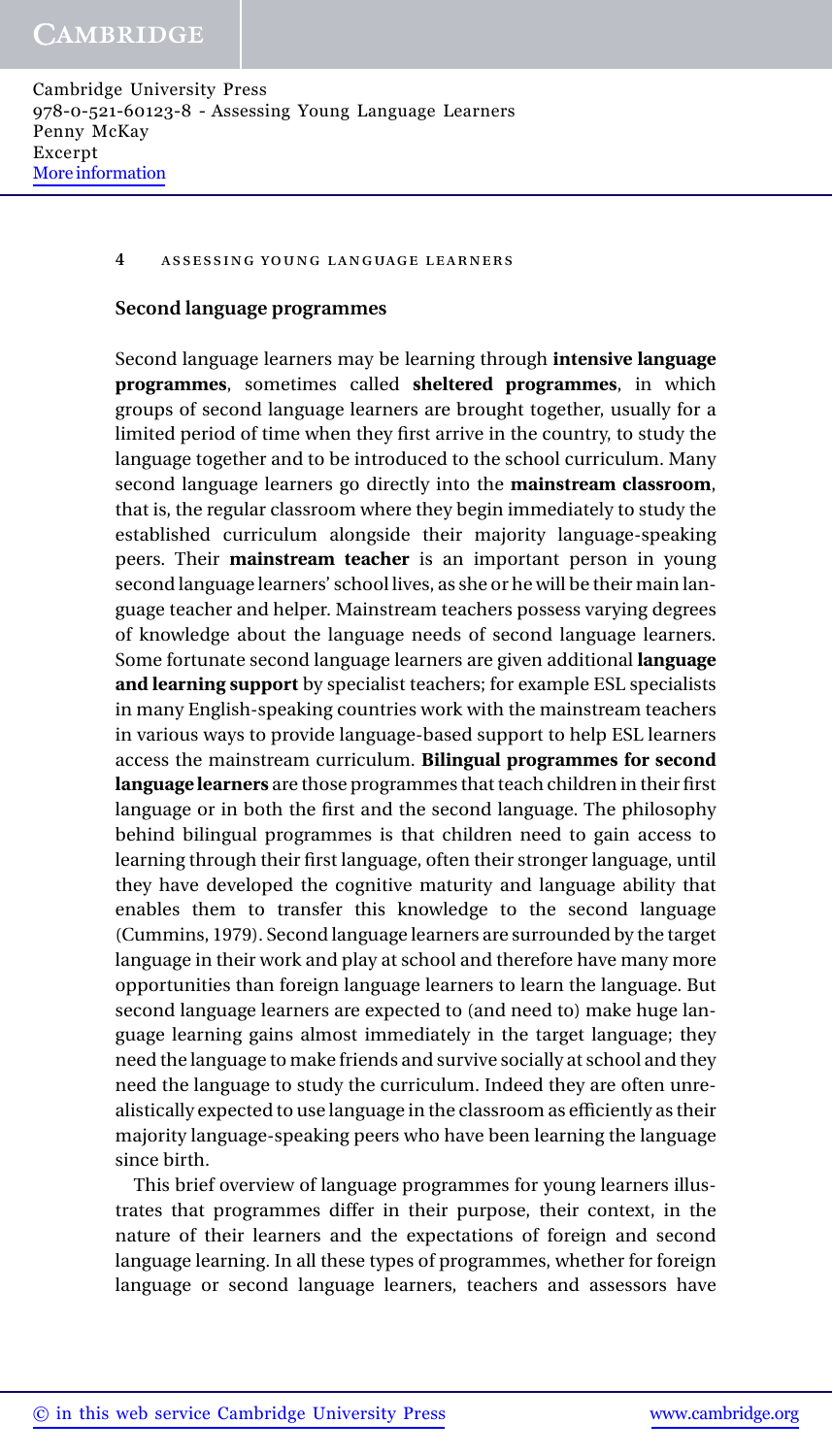#### *A special case for young language learners* **5**

something in common; they all need to assess the language of their young learners. In this book, **teachers** are foreign language teachers, classroom teachers and second language specialists who need to assess to inform their teaching decisions, to report on progress to others (as required by their Education Department) and to monitor growth over time. **Assessors** are those personnel who have testing expertise and are commissioned by schools, Education Departments and/or governments to develop and administer tests. The differences amongst the languages, the programmes, learner characteristic and assessment or testing purposes are very real; these differences can be addressed through a common, principled, framework approach to assessment. This book describes a framework-driven approach to assessment for young learners. Every assessment decision is different; therefore teachers and assessors play a central role interpreting assessment principles and frameworks, basing their decisions on their knowledge of the particular programme and the particular characteristics of the learners to be assessed. Yet there are also many characteristics that young language learners share.

## **The special characteristics of young language learners**

Children bring to their language learning their own personalities, likes and dislikes and interests, their own individual cognitive styles and capabilities and their own strengths and weaknesses. Multiple intelligence theory (Gardner, 1993) has suggested that children vary individually across eight types of intelligence – linguistic, musical, logicalmathematical, spatial, bodily kinesthetics, interpersonal, intrapersonal and naturalistic. Furthermore, because of differences in their socioeconomic, cultural and home background, children bring with them an experience and knowledge of the world that is individual. Thus, with regard to individuality, children are no different from older learners. Their individuality is, however, linked to the special characteristics that are discussed below. These characteristics of children set them apart from older learners. These characteristics fall into three general categories: growth, literacy and vulnerability. Since understanding of these differences is central to effective assessment, I will describe these in some detail. The descriptions are indicative only, since children develop at varying and individual rates and in ways influenced by background experiences.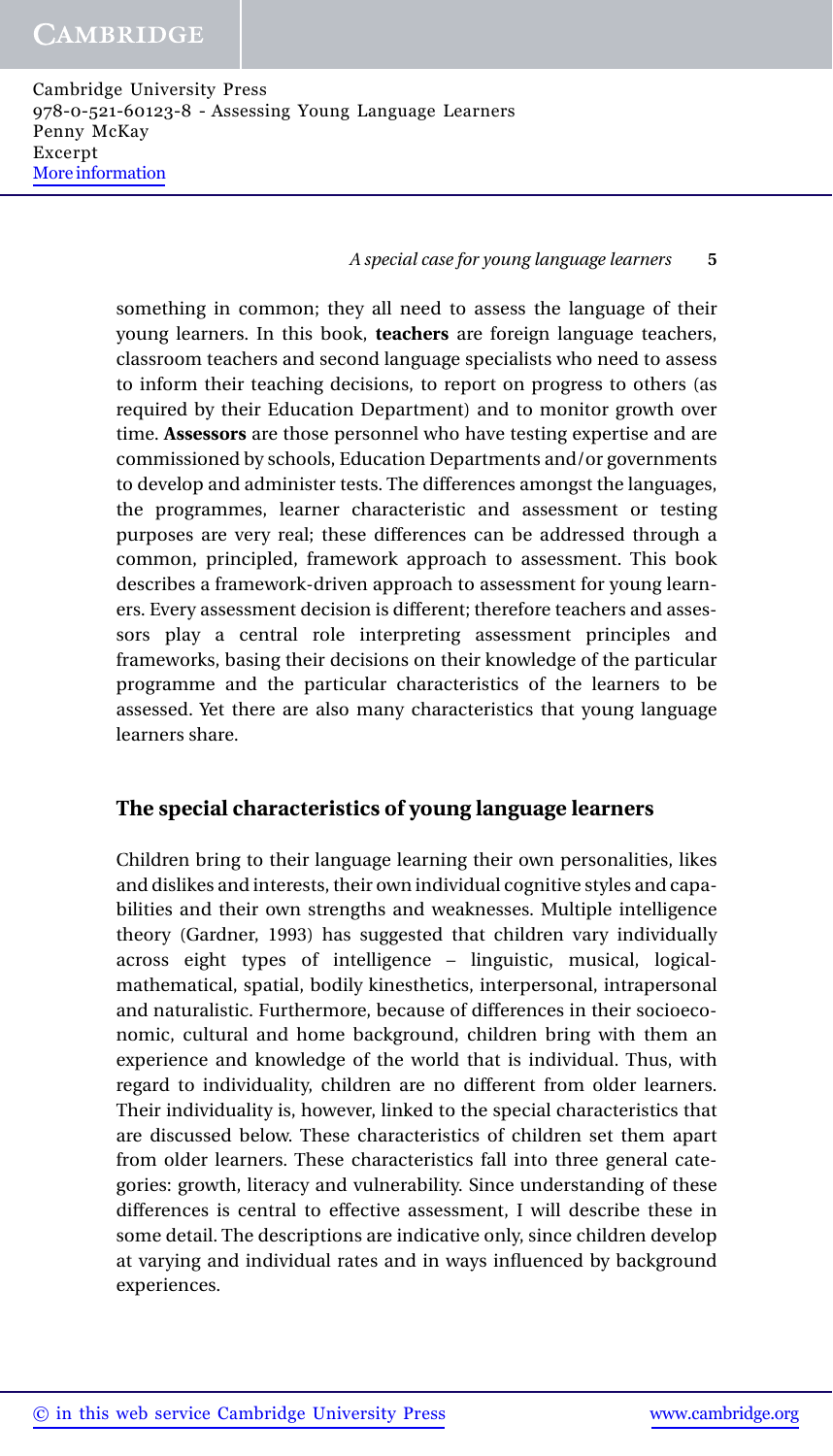## **Cognitive, social and emotional, and physical growth**

The general assessment literature is designed for what Bialystok (2001) has called the 'stable state' of the adult mind. However, children are in a state of constant cognitive, social, emotional and physical growth. They have a limited but growing experience of the world. The following descriptions of the cognitive, social and emotional and physical characteristics of young learners are a general representation only; it is not possible to describe exactly the characteristic or the approximate age at which it occurs. Cognitive growth characteristics present clear differences between young learners and adults. The attention span of young learners in the early years of schooling is short, as little as 10 to 15 minutes; they are easily diverted and distracted by other pupils. They may drop out of a task when they find it difficult, though they are often willing to try a task in order to please the teacher. As children progress from 5 years old to 12 years old, they are developing abilities to think in new ways and are moving towards being able to reason in a systematic and logical fashion in adolescence. Children are *novices* as they learn, with help from others, to become more expert in solving problems, in reading and in many more activities.

At first there seems to be too much to concentrate on at once and if we focus on one part, we lose control of another. But once we have mastered it, everything seems to fit together smoothly, we can perform efficiently and flexibly. The skills become more and more automatic and as this happens, progressively more of our attention becomes freed so we can begin to focus on new information, for example other aspects of the task. (Shorrocks, 1995, p. 267)

In early elementary grades, from ages five to seven, children are continuing to learn from direct experience. They are developing their understanding of cause and effect ('I can have a pet if I take care of it.') They are continuing to expand their use of their first language to clarify thinking and learning. Their understanding of words like 'tomorrow' or 'yesterday' is developing, but they may still be unsure about length of time. They are developing the ability to count and to organize information to remember it (Puckett and Black, 2000). Before they are eight years old, children do not find it easy to use language to talk about language. The language children need to talk about and understand talk about grammar and discourse (known as **metalanguage**) does not come until this age and upwards.

As children move into upper elementary grades they move towards more objective thought, being able to recognize, for example, that three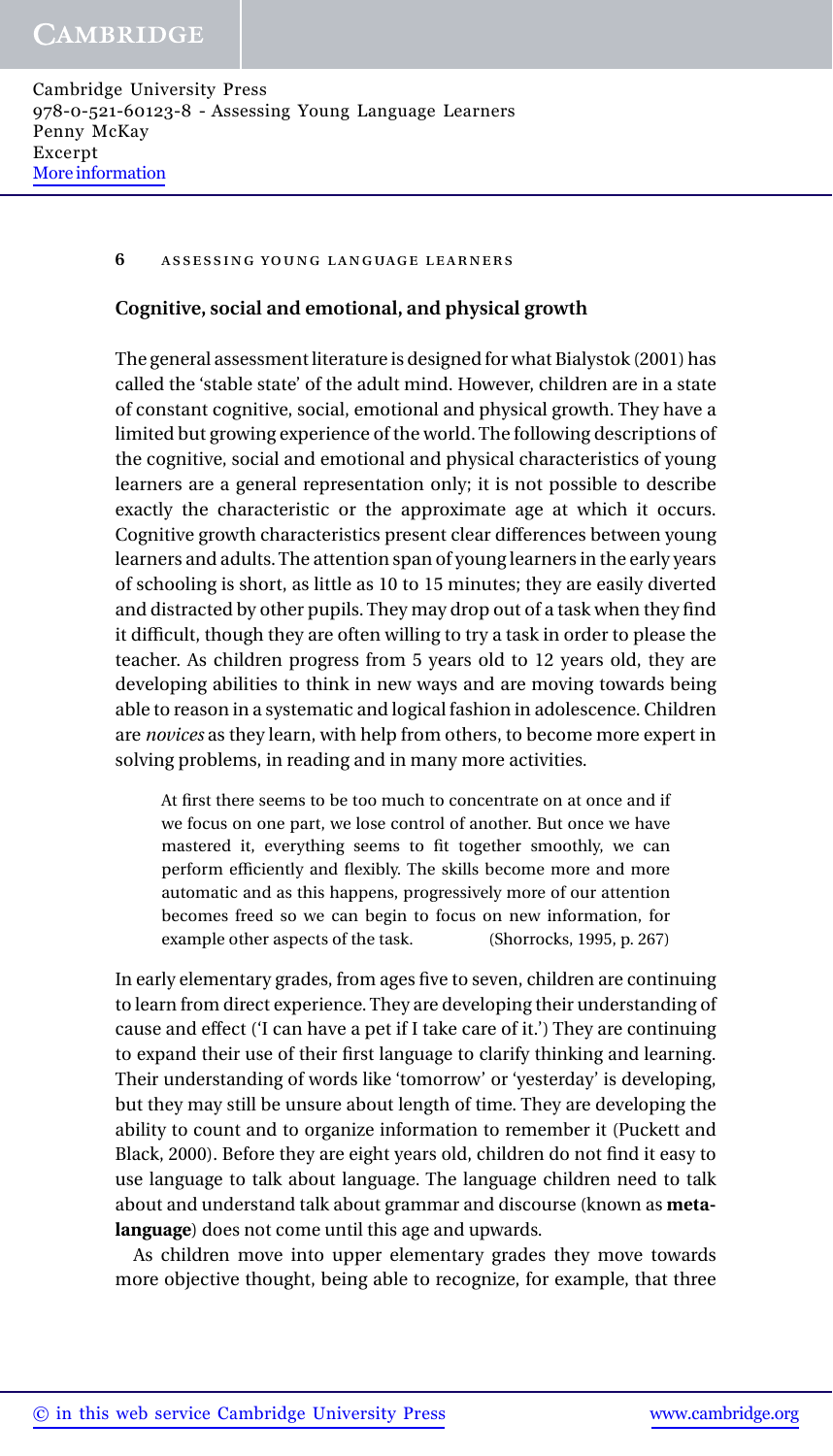#### *A special case for young language learners* **7**

or four children can have three or four different interpretations of a single cloud formation in the sky (Slavin, 1994). They are still gaining understanding from direct experience – through objects and visual aids. At 11 to 13 years of age, they are beginning to develop the ability to 'manipulate' thoughts and ideas, but even at this age still need hands-on experiences. Their use of language has expanded to enable them to predict, hypothesize and classify. They are continuing to expand their understanding of cause and effect and are developing a sense of metaphor and puns and by around eleven to thirteen can understand double meaning in jokes. Their understanding of time has developed by 12 years of age to the point where they can talk about recent events, plans for the future and career aspirations (Puckett and Black, 2000). A small percentage of children in the upper elementary years are moving into what Piaget called the *formal operational stage*, when they begin to hypothesize, build abstract categories and handle more than two variables at a time. Their interpretation of symbols in stories and art becomes less literal and their understanding of abstract social concepts, such as democracy, becomes more sophisticated. Most children move into this stage during secondary school (Slavin, 1994).

The cognitive development of bilingual learners has been the subject of much research over many years (Bialystok and Hakuta, 1999; Bialystok, 2001; Cummins, 2001a), but, despite this, Bialystok (2001) points out that the research literature on the development of bilingual children is thin and suggests this is because of the difficulty of doing research in the area. In an early summary of research findings, Cummins wrote the following:

Recent research findings indicate that access to two languages in early childhood can accelerate the development of both verbal and non-verbal abilities. There is also evidence of a positive association between bilingualism and both cognitive flexibility and divergent thinking. (Cummins, 2001, p. 51)

In a more recent account, Bialystok (2001) finds that there are some cognitive processes, namely attention and inhibition, that develop earlier and possibly more strongly in bilinguals, contributing to metalinguistic awareness and language learning. But Bialystok points us to advantages that go beyond those found in specific cognitive processes.

For the most part, the cognitive and linguistic differences between bilingual and monolingual children who are otherwise similar turn out to be small. Some may even consider that the differences that have been established are arcane and trivial. But that would be to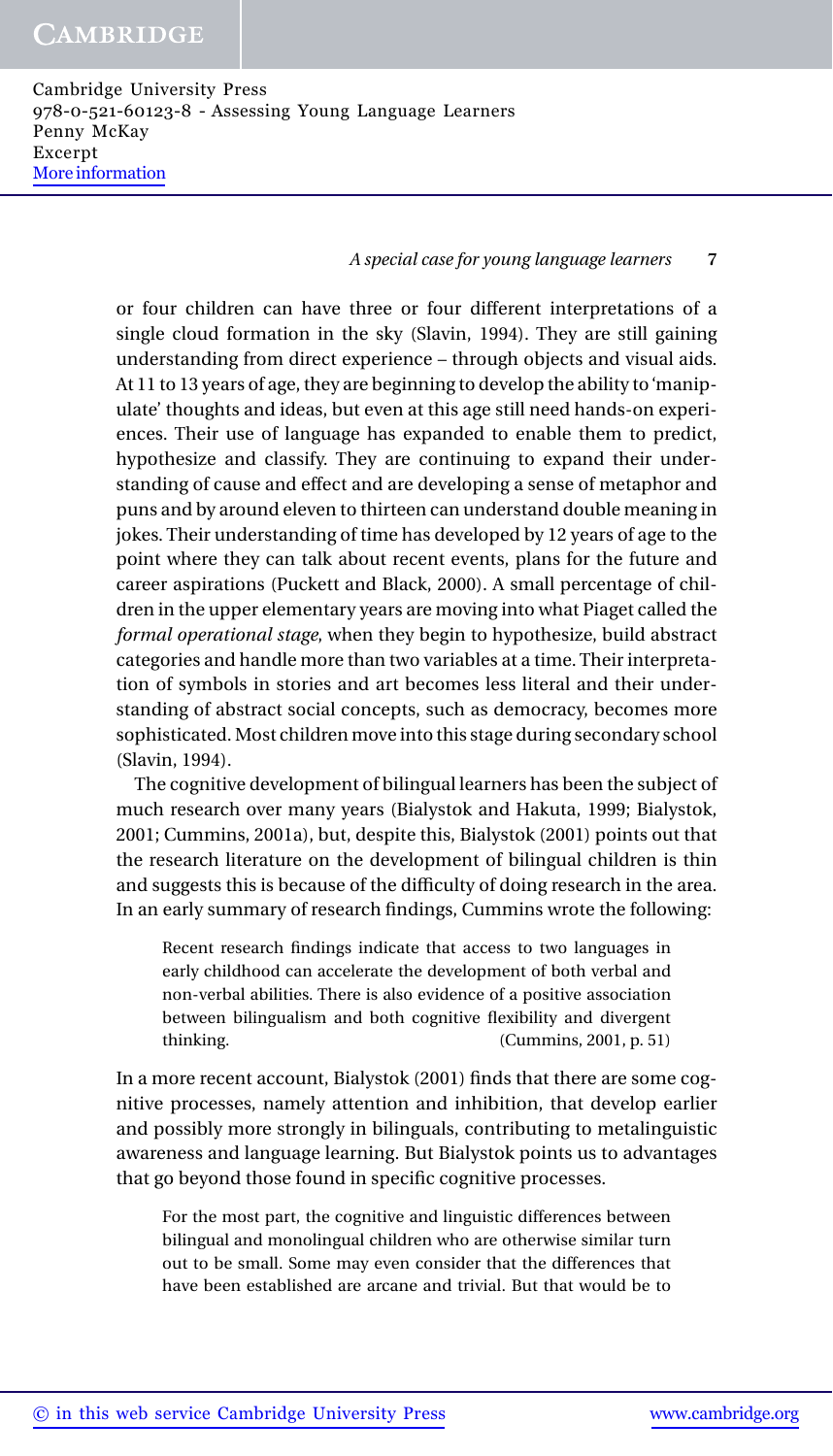miss the point. The development of two languages in childhood turns out to be a profound event that ripples through the life of that individual. (Bialystok, 2001, p. 247–8)

Bilingual children not only experience and learn to master the social conventions and conversational styles of at least two languages. Their bilingual experiences 'challenge their world views and social identity' (Bialystok, 2001) and possibly give them different and broader perspectives on events and people around them. The cognitive development of bilingual learners is qualitatively different in these ways, even though they follow the generally expected steps in cognitive development outlined above.

Knowledge of children's cognitive stage of development is important for the effective assessment of young language learners. The cognitive demand of tasks should be commensurate with children's age-related abilities. Young learners are unlikely to see the 'whole' in a complex task that spans several parts. Older children, however, can see and enjoy some kind of coherence across parts in tasks if the parts are connected within a thematic or narrative approach. Assessment tasks should not extend beyond the child's experience of the world; if children have never seen or talked about the sea or sandcastles, they may not be able to respond to the instructions in the input, regardless of the general language ability. Children should not be asked to analyse a picture or an idea or to describe a language rule – this type of abstract analysis is likely to be beyond most elementary learners' cognitive ability. Assessment should take place in a quiet, calm setting that helps children to concentrate and not be distracted by noise or movement. These are just some of the kinds of actions and decisions in language assessment that teachers and assessors make when they take account of the nature of their young learners' cognitive development.

Children are also growing socially and emotionally as they are learning language in their elementary school years. They are gradually developing from a main interest in self towards greater social awareness. They are also developing a growing understanding of the self in relation to others and an ability to function in groups. Their need for love, security, recognition and belonging accompanies a gradual shift from dependence on adults to peer group support and approval. Socially, most children are gaining in confidence and reducing dependency as they progress through from 5 to 12 years of age. Children's contact with their peers expands greatly during their school years. They learn to interact with peers, to deal with hostility and dominance, to relate to a leader, to lead others, to deal with social problems and to develop a concept of self. Between five and seven, they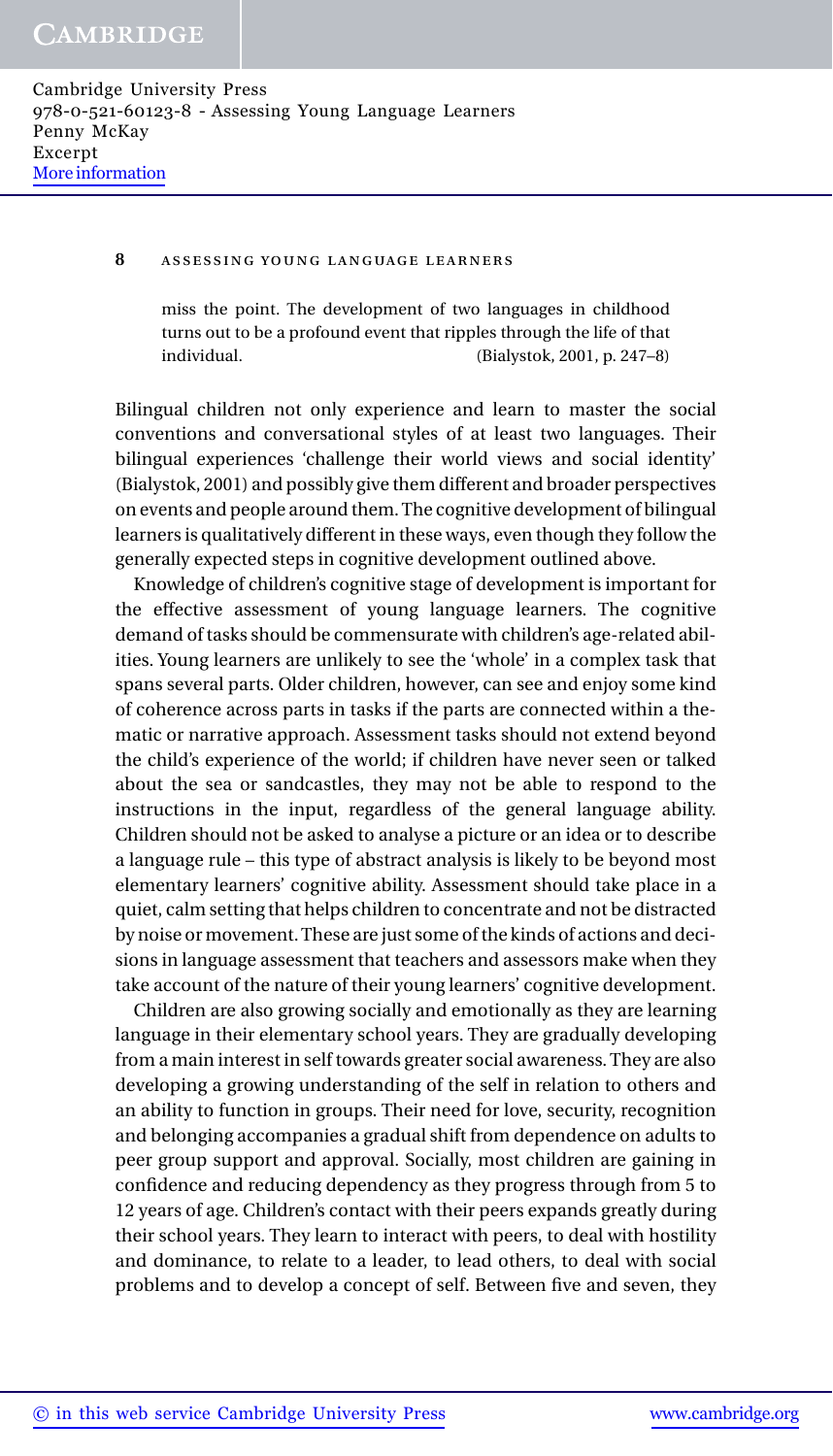#### *A special case for young language learners* **9**

are learning to cooperate and share and take turns with others, which means that they are developing the ability to take part in small group tasks. They are beginning to develop feelings of independence but may become anxious when separated from familiar people and places. By the time they are around 11 years of age, children have become sociable, spending time with friends of the same sex. They are continuing to develop the ability to work and play with others. They may appear relatively calm, with short-lived moments of anger, sadness or depression. They are often able to hide feelings of anxiety; their behaviour may appear over-confident because of this. At this age, they are defining themselves in terms of their physical characteristics and their likes and dislikes. They are sensitive to criticism and their feelings of success or failure are dependent on how adults and peers respond to them.

The influence of the peer group may be stronger in some cultures than others, but the increasing influence of peer groups on a child's motivations and interests from 5 to 12 is likely to influence the learner's participation in different kinds of tasks. A task that requires a 12-year-old child to stand up and perform alone, for example, would not ensure that all learners were going to participate or if they did, some would be able to do the task only with a high degree of nervousness. From around 7 years of age, right up until 12, children continue to prefer to play in same-sex groups, enjoy team games and may show a strong sense of loyalty to their group or team. Characteristics of sharing and cooperating, of being assertive and of fitting into the society they live in are social skills that vary from culture to culture and generation to generation (Phillips, 1993). Children need to be helped to learn appropriate social skills, particularly if they are in a new culture. Children in a second language context react to their new situation in many different ways. A child with an outgoing personality most likely moves into groups quickly and subsequently learns the language faster; another may be more introvert and take more time to learn the language (Wong Fillmore, 1976). Some children are traumatized by terrible events in their past or by the changes caused by migration to a new country and/or transition to a new language and culture. Again children react differently depending on their personality and the nature of their experiences. Some are withdrawn; others extremely angry; others adapt well with care and consideration from others. Bilingual children's experiences, their reactions to them and the reactions of others to their needs may influence their social development for several years.

Assessment should therefore, wherever possible, be familiar and involve familiar adults, rather than strangers. The environment should be